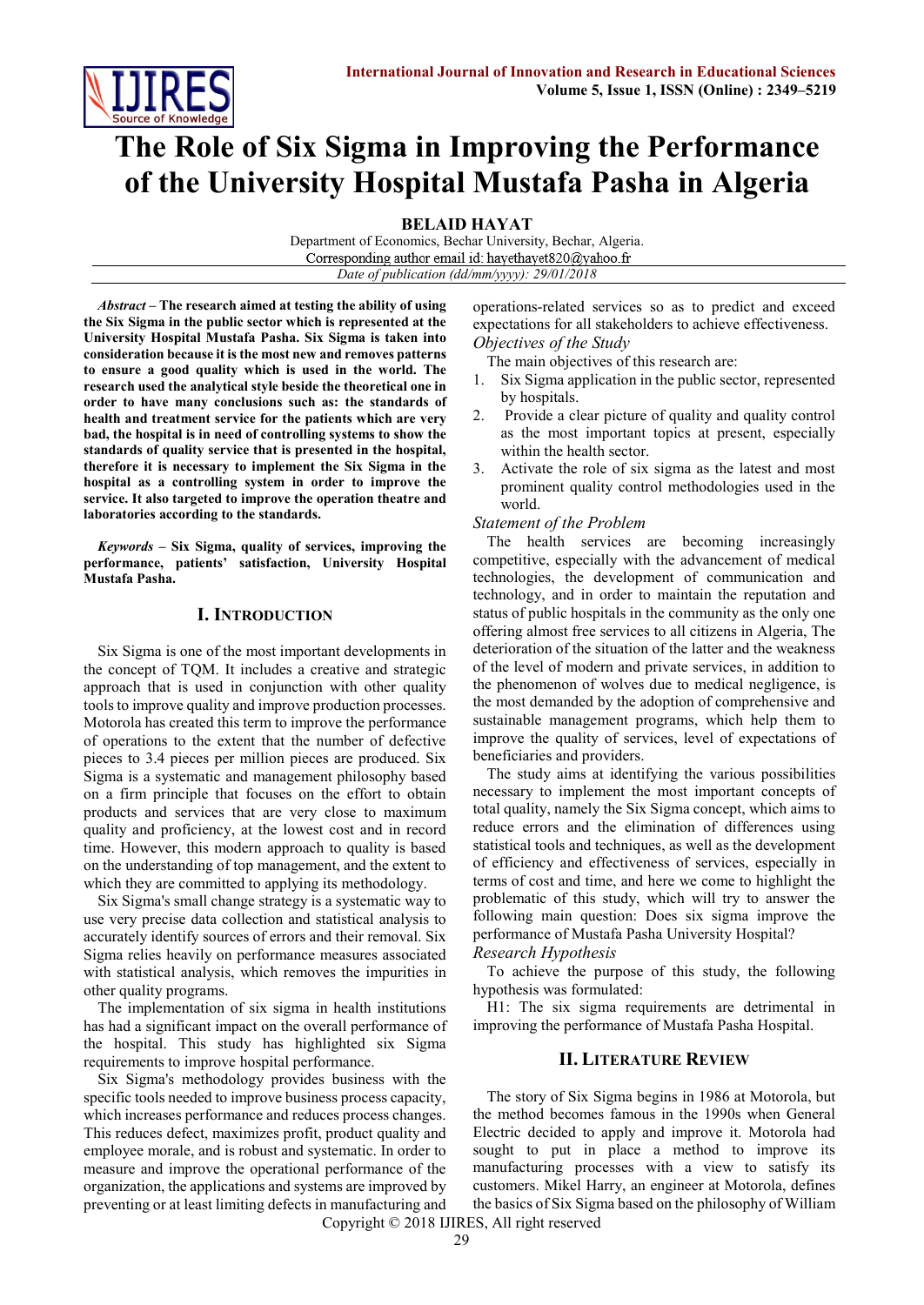

Edwards Deming (quality wheel). He proposes to analyze the instabilities of the manufacturing process using statistical tools and gives priority to improving keep on going. Therefore, Motorola decides to use this method for all projects.

The six sigma methodology is an industrial quality improvement tool. And have employed six sigma strategies with remarkable gains in terms of efficiency, client/ customer satisfaction and overall profitability.<sup>1</sup> Unlike other quality initiatives borrowed by the health care sector from the industrial sectors like the TQM and CQI, six sigma is different in that the improvement obtained through this approach provides sustained strategic achievements with long-lasting benefits. The six sigma philosophy is based on a reduction of variation in a process, customer oriented and data driven decisions.

Sigma (σ) is a Greek alphabet character, denotes the standard deviation. Six Sigma means six times Standard deviation<sup>2</sup>, "deviation standard deviation of the process dispersion, we can also talk about Scope as a dispersion parameter: Range is the difference between Maximum value and minimum sample value. In the mathematical sense, the standard deviation is the root Contrast box. The method consists of ensuring that all elements resulting from an operation are included A break of no more than 6 sigma away from the overall mean of the elements of this process. Reducing product fluctuation process reduces risk See the product (or service) that the recipient has rejected because it is outside its expectations or specifications. In other words, a process performing at six sigma level translates into a phenomenal 3.4 Defects per Million (DPM) opportunities, the practical limit to perfection. The present day healthcare services are only functioning at 3 sigma and in some cases 4 sigma levels that translate roughly into 66,807 and 6,210 DPM opportunities respectively (Table 1). The only healthcare sector that has been close to achieve six sigma performance is Anesthesia, with mortality rates (taken as defects) as low as 5 per million opportunities[.](#page-4-0)<sup>3</sup> Though six sigma quality performance may not be ideally achievable by all. The goal of six sigma surely is that six sigma performance aims at an overall improvement in the performance of the process and if this is set as a fundamental goal in healthcare services, we start getting closer to six sigma level, thereby improving the performance of the process exponentially. It has been suggested that reaching a rate of 3.4 DPM opportunities is less important than developing a process to evaluate error rates and bring about systematic changes that increase reliabilit[y.](#page-4-1)<sup>4</sup>

Table 1: Levels of sigma performance and corresponding Defects per Million Opportunities.

| Defects per <i>i</i> vilition opportunities. |                   |  |  |  |  |  |
|----------------------------------------------|-------------------|--|--|--|--|--|
| Sigma Level                                  | DPMO <sup>*</sup> |  |  |  |  |  |
| 6                                            | 3.4               |  |  |  |  |  |
| 5                                            | 233               |  |  |  |  |  |
| 4                                            | 6,210             |  |  |  |  |  |
| 3                                            | 66,807            |  |  |  |  |  |
| $\mathfrak{D}$                               | 308,537           |  |  |  |  |  |
|                                              | 690,000           |  |  |  |  |  |

\*Defects per Million Opportunities.

Improving healthcare quality to six sigma levels becomes imperative when one considers the percentage of population using healthcare services. With such a large denominator and millions of healthcare events occurring every day, even a minuscule percentage of errors represent a large number. On the same front, it is worth considering the fact that even a small error may terminate with catastrophic consequences to a patient's health. The current day healthcare system is content if their process functioning lies within  $\pm 2$  Standard Deviations (SD) of the mean. In a Gaussian distribution, this would result in only a 4.5% defect rate, but considering the potential of healthcare usage, this would be translated into an appalling 45,400 DPM opportunities. These figures would be of little solace to an already ill patient. The clinical diagnostic laboratories are content if their results enclose  $\pm 2$  SD or  $\pm 3$  SD limits. In other words, they find defect rates of 45,400 DPM opportunities and 2,700 DPM opportunities (Table 2) as acceptable performance.<sup>[5](#page-4-2)</sup>

Table 2: Gaussian distribution in terms of Defects per Million Opportunities.

| <b>MINION</b> Opportunition. |                  |  |  |  |  |  |
|------------------------------|------------------|--|--|--|--|--|
| <b>Gaussian Distribution</b> | DPMO*            |  |  |  |  |  |
| $>2$ SD                      | 45,400 DPMO      |  |  |  |  |  |
| $>3$ SD                      | 2700 DPMO        |  |  |  |  |  |
| $>4$ SD                      | 63 DPMO          |  |  |  |  |  |
| $>5$ SD                      | $0.6$ DPMO       |  |  |  |  |  |
| $>6$ SD                      | 0.002 DPMO       |  |  |  |  |  |
| $>7$ SD                      | $3x10^{-6}$ DPMO |  |  |  |  |  |
|                              |                  |  |  |  |  |  |

\*Defects per Million Opportunities.

It may well be argued that little is gained from improving a process performance beyond the five sigma (DPM) level. It is felt that six sigma method applications can actually tolerate small shifts in the process mean and do not significantly increase the defect rate. With a six sigma process, it is assured that the process is still producing results within the desired specifications and with low defect rates. The six sigma process provides an added advantage by being easily monitored with any Quality Control (QC) procedure unlike a process at five sigma or lower sigma levels where the choice of QC procedure is more important. In any process, variation is inherent. It is the variation in the process, which creates the opportunities for errors to happen, and therefore should be seen as the "enemy".<sup>[6](#page-4-3)</sup> The concepts of variation are devised by Walter Shewart.<sup>7</sup> [T](#page-4-4)hese variations exist as two types in a process, common cause and special cause. The common cause variations are intrinsic to a process and require action on the process itself to decrease the variation, whereas special cause variation occurs due to factors extrinsic to the process, which require identification and action on these special causes. The key lies in minimizing this variation and producing a stable process. These stable processes exhibit common cause variation, which are best reduced by correcting the underlying process[.](#page-4-5)<sup>8</sup> It is the variation in a process that has to be minimized and controlled to achieve high quality results. The reduction in variation is also a core concern in clinical governance.<sup>9</sup>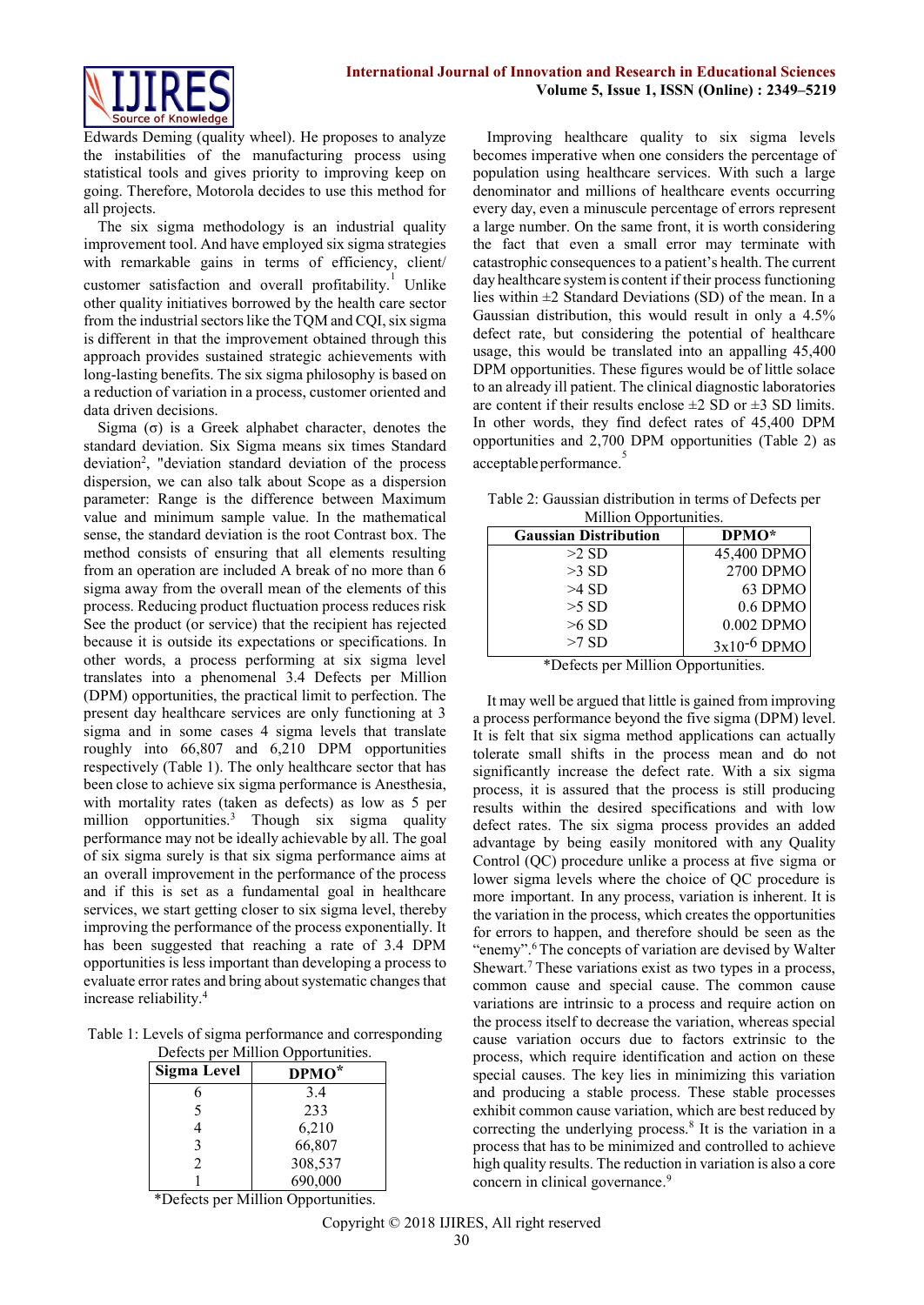

Shewart also devised the control charts, a graphical methodology to differentiate the two types of variation. The defects occurring through the common cause variation fall within the upper and lower lines of the graph (control limits) and special cause variation are represented by the data points falling outside the control limits. Shewart<sup>[11](#page-4-4)</sup> suggested using limits set at three sigma from the mean. If beyond these points, it was suggested that the process required correction. If one were to apply the three sigma limits for accepting a process, it would translate into 66,807 DPM opportunities.

# **III. THE SIX SIGMA METHOD**

Six Sigma is based on the notions of customer, process and measurement; it relies in particular on:

- 1. The customer's measurable expectations (CTQ Critical To Quality);
- 2. Reliable measures measuring the performance of the business process relative to these expectations;
- 3. Statistical tools to analyze source causes affecting performance;
- 4. Solutions attacking these source causes;
- 5. Tools to control that the solutions have the expected impact on performance.

Controlling: How can we guarantee sustainable performance?

Innovate improve: What to do to solve the problem Analyze: What are the root causes of these problems Measure: What are the nature and extent of disorders Define: What is the goal, understand the problem *DMAIC Principle*

The method is thus based on five stages that contract in the acronym "DMAIC": Define, Measure, Analyze, Improve, Control is "Define, measure, analyze, improve, control".<sup>12</sup>

Each step in the cyclical DMAIC Process is required to ensure the best possible results. The process steps are:

Define the Customer, their Critical to Quality (CTQ) issues, and the Core Business Process involved.

- Define who customers are, what their requirements are for products and services, and what their expectations are
- Define project boundaries the stop and start of the process
- Define the process to be improved by mapping the process flow Measure the performance of the Core Business Process involved.
- Develop a data collection plan for the process
- Collect data from many sources to determine types of defects and metrics
- Compare to customer survey results to determine shortfall Analyze the data collect and process map to determine root causes of defects and opportunities for improvement.
- Identify gaps between current performance and goal performance
- Prioritize opportunities to improve
- Identify sources of variation Improve the target process by designing creative solutions to fix and prevent problems.
- Create innovate solutions using technology and discipline
- Develop and deploy implementation plan Control the improvements to keep the process on the new course.
- Prevent reverting back to the "old way"
- Require the development, documentation and implementation of an ongoing monitoring plan
- Institutionalize the improvements through the modification of systems and structures (staffing, training, incentives).

#### *Stages of the Six-Sigma application*

One of the stages of forming the teams that will apply the Six Sigma concept was inspired by the art of karate used by one of Motorola's experts.

#### 1. *Black Belt*

This role is one of the most important roles in Six Sigma. It is the person who investigates the opportunity for change that affects all the time and then implements it and uses it to achieve results. It leads and inspires others as it trains and teaches. It must have the ability to evaluate, solve problems and design operations. To build their own confidence and work and participate in their training and management and maintain the continuity of the project to achieve the desired results and that six teams will not work effectively unless there is a strong black belt.

The black belt is usually tested by the middle management and has at least two years' experience in managing projects, special tasks, being dedicated to work, believing in change, and being a member of the organization in which he works very high.

#### 2. *Master Black Belt*

In many organizations, the main black belt serves as a coach, observer and consultant for the rest of those who play the role of black belt and is often an expert in the analytical tools of Six Sigma with a scientific background in engineering or science or in high degrees in business administration or statistics The main black belt in the supervision of black belts in the training and follow-up process, in addition to identifying the needs of customers and developing methods of measurement of the basic processes and also collect information from their sources and carry out statistical analysis of their own, Professional managers and that the presence of the main black belt is necessary to adopt Sakma six and that his presence ensures continuity of change and reduces costs and develops the expertise of employees.

#### *3. Green Belt*

Green Belt is a person who is trained in Six Sigma skills and is almost like the Black belt level, but is a member of the Six Sigma team or a leader of six semicircular teams. Therefore, it requires training of very large groups of employees to become members of the Green Belt and their role is to ensure that new concepts and tools Six will be listed and included in the company's day-to-day activities. *4. Champion / Sponsor*

The champion or sponsor is usually the executive director who supports the black belt or the six working

Copyright © 2018 IJIRES, All right reserved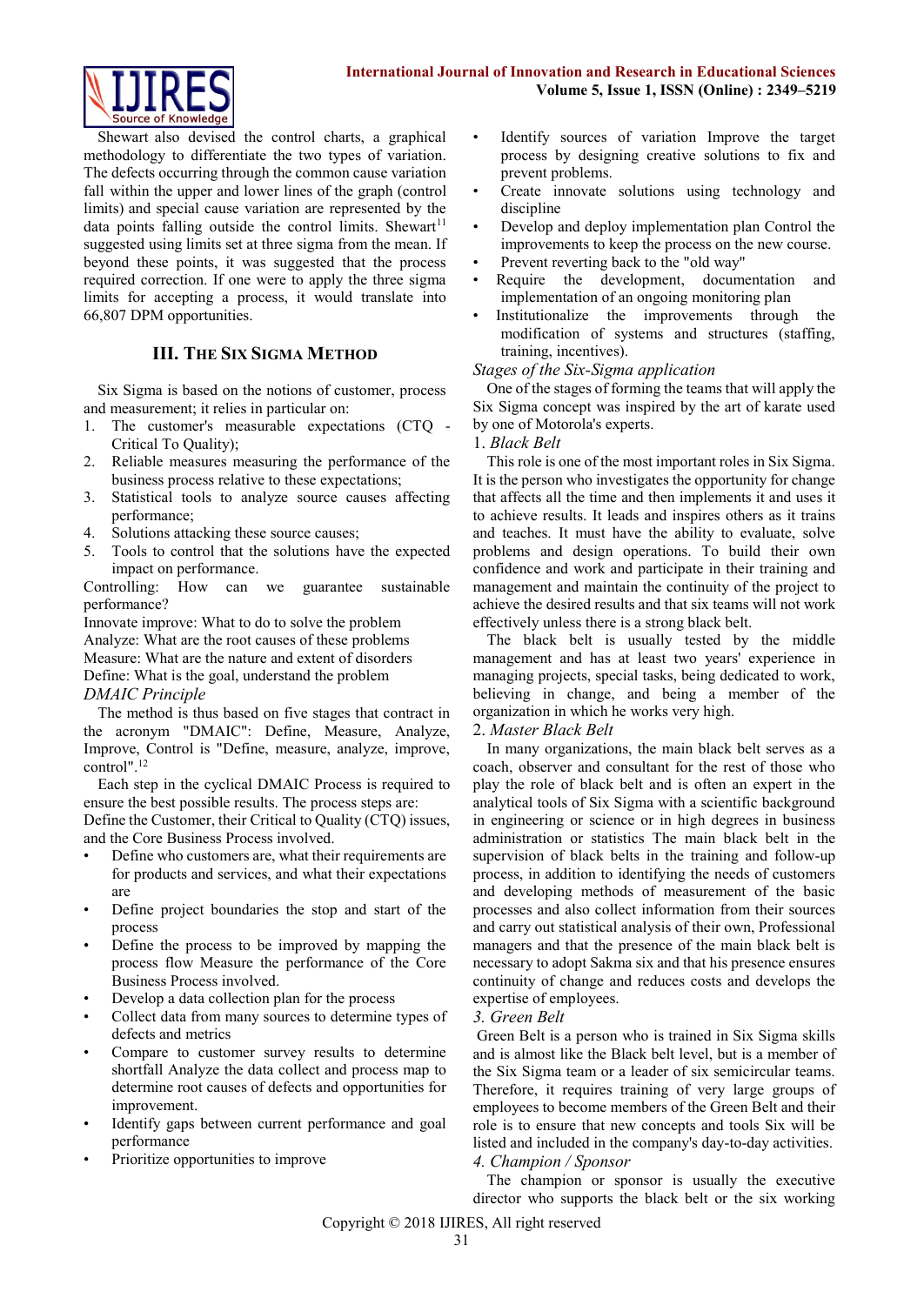groups and is very important because he is ultimately responsible for continuing the work in Secama 6. The fact that the sponsor must have a high position in the organization or company shall usually, be a member of the Governing Council or Steering Committee and of its functions.

- A. Ensure that the projects are commensurate with the achievement of the higher goals, and provide advice and guidance in case of conflict.
- B. To inform the members of the leadership team of the most important developments and progress in the progress of projects.
- C. Providing the resources needed by teams such as time, money and supplies.
- D. Negotiating disputes and linking six other SEGMA projects.

One of the disadvantages is if the sponsor has assigned a person who does not have the capacity and authority to manage the work, which has a great impact on the results.

*5. Implementation Leader*

He is the biggest executor and this person organizes all efforts and in six positions, usually as vice president and always communicates with the chief executive or any higher management.

He must have a high experience in the field of development and quality have a high experience in the field of work and has strong leadership skills. The aim of this position is to lead the way of thinking, help in achieving satisfactory physical results and services to customers and meet their needs in many ways.

The duties and functions mentioned above must provide the management of companies or institutions to establish specialized courses and bring experts in the field of Six Sigma for the purpose of training and selecting members of the teams.

# **IV. STATISTICAL RESULTS AND DISCUSSION**

# *A Brief Overview of the University Hospital Mustafa Pasha*

University Hospital Mustafa Pasha is one of the oldest and largest hospitals in Algeria. It was established during colonialism period. It follows the Algerian Ministry of National Defense, a public administration institution.

*The Actual Reality of the University Hospital Mustafa Pasha*

Generally, the task of hospitals is to care of the sick and to minimize the conditions of the wolves which due to poor care or availability of the necessary supplies for treatment, or any other reasons related to the nature of the work of the hospital. It was revealed through the field visit and records that there are a large percentage of the wolves in the hospital Mustafa Pasha. They are summarized in the following table:

| Months                       |                       |        |     |     |    |    |    |     | .v |     |  |
|------------------------------|-----------------------|--------|-----|-----|----|----|----|-----|----|-----|--|
| The<br>number of 0<br>deaths | $\Omega$<br><b>20</b> | $\sim$ | 159 | 196 | 48 | 75 | 78 | 164 | 48 | 109 |  |

The table shows that the percentage of deaths by month of 2016 is close, and high due to the size of the hospital and the number of patients it receives.

## **IV. FIELD STUDY**

## *Society and Sample of the Study*

The study population consists of senior management staff in the hospital during the year 2016, and the sample of the study was determined by 28.

#### *Cronbakh's Alpha*

| $\sim$                                     |          |  |  |
|--------------------------------------------|----------|--|--|
| Factor                                     | Cronbakh |  |  |
|                                            | Alpha    |  |  |
| Activities supporting<br>successful<br>the | 0.92     |  |  |
| implementation of six sigma                |          |  |  |
| Customer focus activities                  | 0.63     |  |  |
| Infrastructure                             | 0.602    |  |  |
| Training and qualification                 | 0.69     |  |  |
| continuous improvement                     | 0.58     |  |  |

# *The Importance of Key Factors*

The analysis aimed at identifying the importance of the main factors through the method of global analysis, the method of describing the factors, and summarizing the results in the following table:

| Factor                                  | Mean | standard  | Importanc |  |
|-----------------------------------------|------|-----------|-----------|--|
|                                         |      | deviation | e         |  |
| Activities supporting the<br>successful | 3.94 | 1.0       | First     |  |
| implementation of six<br>sigma          |      |           |           |  |
| Customer focus                          | 3.10 | 0.77      | Third     |  |
| activities                              |      |           |           |  |
| Infrastructure                          | 2.95 | 0.78      | Fourth    |  |
| Training and                            | 2.93 | 0.92      | Fifth     |  |
| qualification                           |      |           |           |  |
| continuous improvement                  | 3.14 | 0.53      | Second    |  |

The results of the importance presented (in the arithmetic mean and the standard deviation) indicate the importance of factors from the study sample. Thus, according to the table, the support factor is most suitable for implementing the six sigma requirements and its positive effects on continuous improvement.

| declined variable regression (performance improvement) |       |       |      |                     |            |             |  |  |
|--------------------------------------------------------|-------|-------|------|---------------------|------------|-------------|--|--|
| on key variables                                       |       |       |      |                     |            |             |  |  |
| Independent                                            | R     | $R^2$ |      |                     | <b>SIG</b> | Smaller     |  |  |
| variables                                              |       |       |      | Calcula   Scheduled |            | than        |  |  |
|                                                        |       |       | ted  |                     |            | standard    |  |  |
|                                                        | 0.512 | 0.28  | 5.42 |                     | 0.001      | (0.01, 0.0) |  |  |
|                                                        |       |       |      |                     |            |             |  |  |

The correlation coefficient R for the dependent variable with the independent variables was 0.512 indicating that the response was significant and fairly strong for the variable adopted in relation to the independent variables.